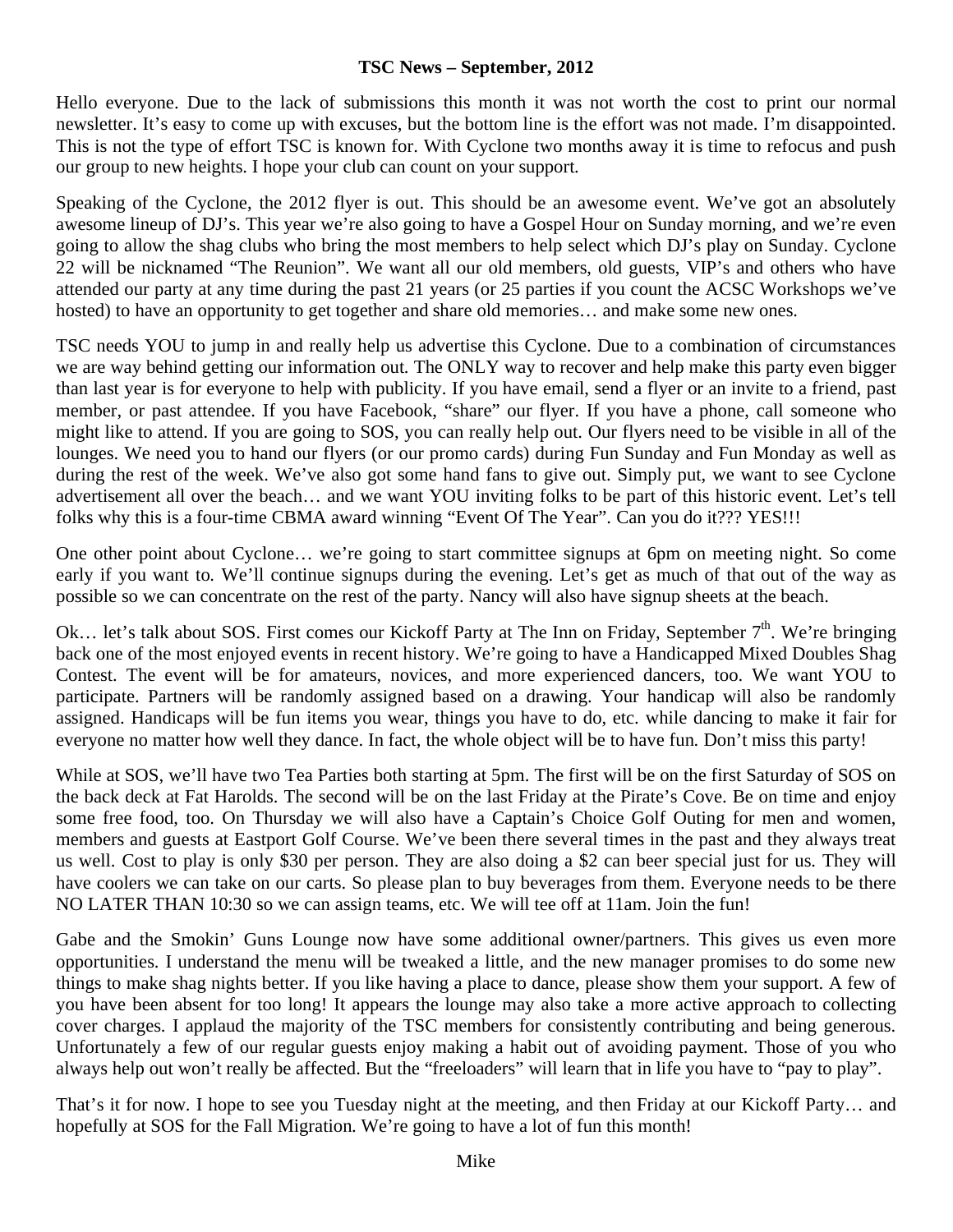# **Fun Monday Raffle Tickets Available**

This is our final request for help. We have only sold part of our 100 tickets this year. (We won money for selling the most of any club in our size category last year.) Please buy a ticket (\$10) or increase your odds and buy a 20% share in ten tickets (\$20) at this month's meeting. Fun Monday Raffle Tickets help ensure the continuation of events at SOS and support "Caring For Kids" charity. Thank you for your help. Remember…

- The FIRST Ticket pulled is the BIG WINNER of \$7,500.
	- The SECOND ticket pulled will be awarded \$2000.
	- The THIRD ticket pulled will be awarded \$1000.
	- The FOURTH ticked pulled will be awarded \$500.
	- The FIFTH ticket pulled will be awarded \$250.

## **Member Notes And Information**

- Peggy Cavin is recovering nicely after her recent surgery.
- Frances Smith is also doing well after having knee surgery.
- Dale Abernathy is doing fine after having bypass surgery.

#### **Upcoming Birthdays**

| <b>Susan Godfrey</b>  | 09/02 | Lloyd Crowell        | 09/25 | Jackie Smythe        | 10/24 |
|-----------------------|-------|----------------------|-------|----------------------|-------|
| Mike Rink             | 09/16 | <b>Betsy Beard</b>   | 09/29 | Kathy Kerr           | 10/25 |
| Vickie Abernathy      | 09/17 | Dennis Pethel        | 10/03 | <b>Kathy Strantz</b> | 10/31 |
| Randy Godfrey         | 09/19 | <b>Dustin Turner</b> | 10/12 |                      |       |
| <b>Kathy Thompson</b> | 09/24 | Dot Russell          | 10/24 |                      |       |

### **Club Meeting Night**

Our monthly meeting will be held on Tuesday, September 4th at Fat Boys Restaurant (I-77, Exit 36) in Mooresville. Fall Cyclone signups will begin at 6pm. The business meeting begins at 8pm.

Marylee Kreamer won the Treasure Chest of \$104 last month. Don't miss your chance to win this time.

## **I Finally Did It!**

By Frances Smith

Hi everybody. First, let me say a heartfelt "thank you" for all of your thoughts, prayers, cards, calls, etc. following my surgery. It really lifts your spirits to know that your friends are there for you.

After years of putting it off, I finally bit the bullet and decided to do my knee surgery. In preparation for this, I talked to a lot of people who have already been down that road so I would have an idea of what I would be up against. The two things that everybody told me were (1) take the medication and stay on top of the pain, and (2) do the therapy as instructed. Well, I took that advice to heart and now,  $2\frac{1}{2}$  weeks later, I think it has really paid off! I am out and about, for short periods of time, but that is more than I expected at this point. So, I am very pleased with my progress. Now, somebody please tell me why I waited so long to do this?

It was good to see so many of you this past Friday night at the Inn. We were able to come out and have dinner and visit a bit. Walter even did a couple of turns on the dance floor! While we'll miss being with you guys at SOS in a few weeks, we are looking forward to being back in the swing of things soon.

Thank you all again. Have a great time at SOS, and keep on dancing!